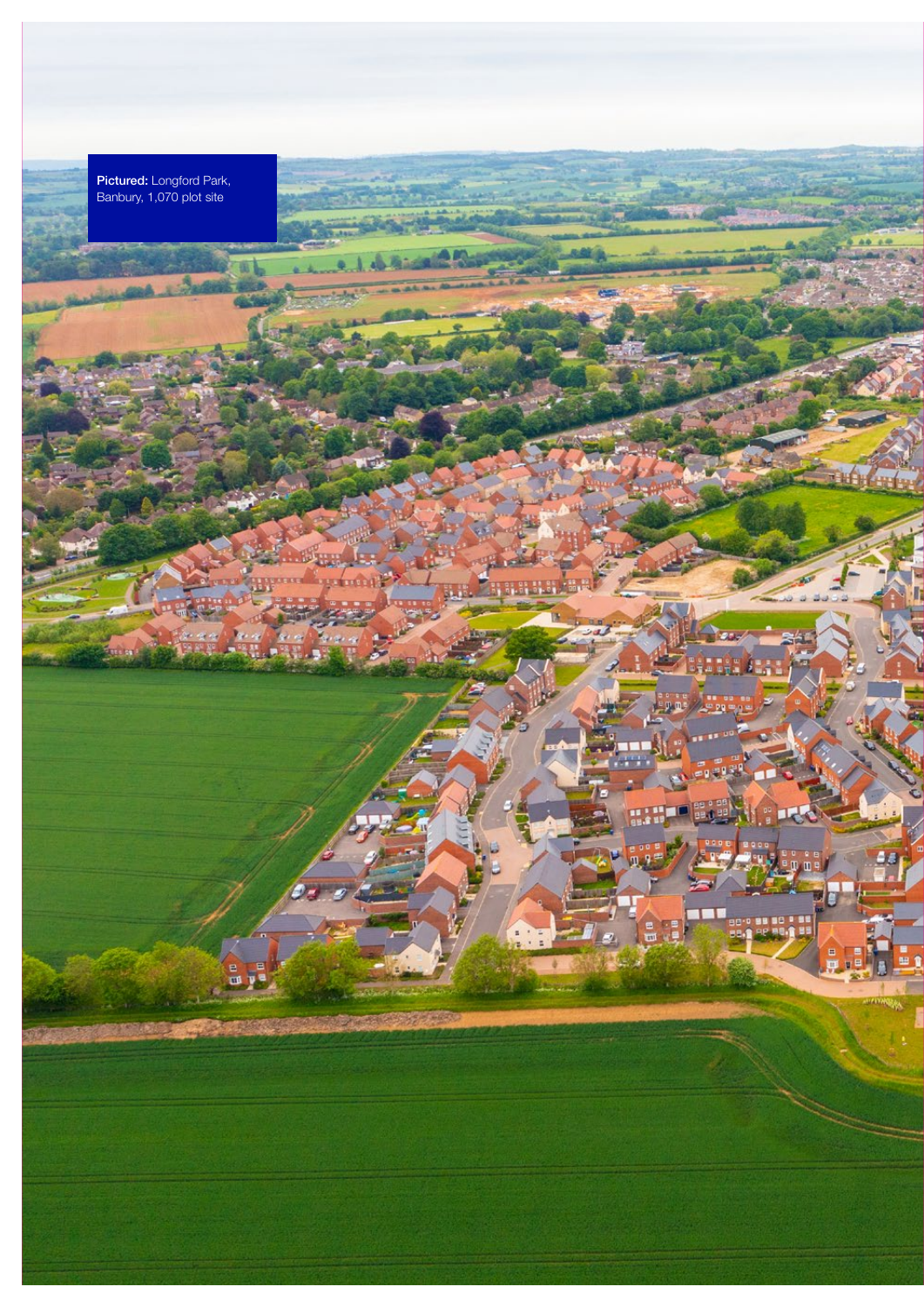

# SHAREHOLDER **INFORMATION**

| Notice of Annual General Meeting | 204 |
|----------------------------------|-----|
| <b>Financial Calendar</b>        | 208 |
| Advisers                         | 208 |
| <b>Group Contact Information</b> | 209 |
| Glossary                         | 210 |
|                                  |     |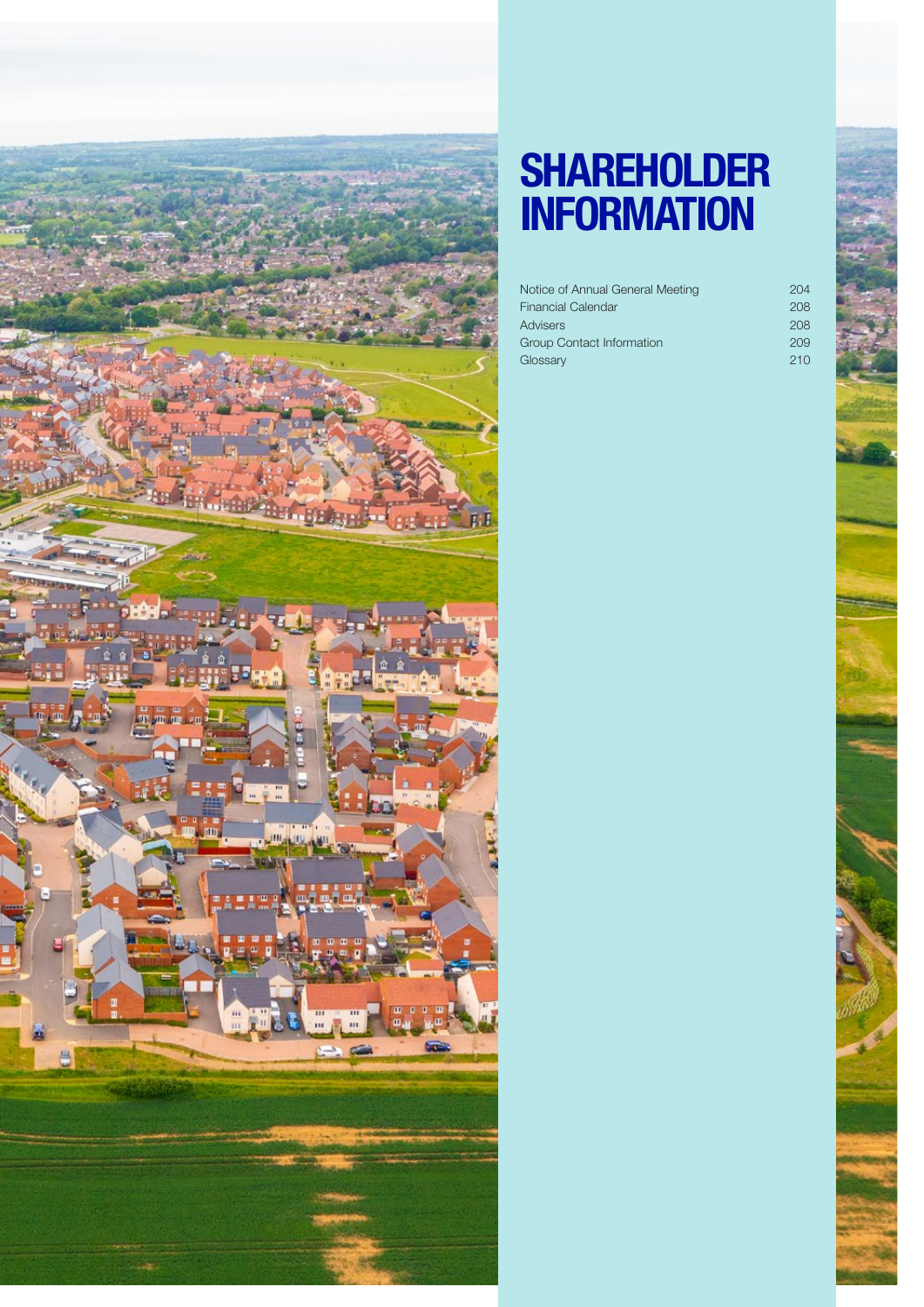## NOTICE OF ANNUAL GENERAL MEETING

THIS DOCUMENT IS IMPORTANT and requires your immediate attention. If you are in any doubt about the action you should take, you should immediately consult your stockbroker, bank manager, solicitor, accountant or other independent professional adviser authorised under the Financial Services and Markets Act 2000. If you have sold or otherwise transferred all your shares in Henry Boot PLC, please forward this document and the accompanying Form of Proxy to the person through whom the sale or transfer was effected, for transmission to the purchaser or transferee.

The Board of Henry Boot PLC considers all of the proposed resolutions to be in the best interests of shareholders as a whole and accordingly recommends that shareholders vote in favour of all the resolutions proposed.

### NOTICE OF ANNUAL GENERAL MEETING

Notice is hereby given that the Annual General Meeting (AGM) of Henry Boot PLC (Company) will be held at DoubleTree by Hilton Hotel Sheffield Park, Chesterfield Road South, Sheffield, S8 8BW on Thursday 26 May 2022 at 12.30pm, for the following purposes:

To consider and if thought fit, pass the following resolutions, which will be proposed as ordinary resolutions of the Company.

### RESOLUTION 1

To receive the Directors' Report, Auditors' Report, Strategic Report and the Financial Statements for the year ended 31 December 2021.

### RESOLUTION 2

To declare a final dividend of 3.63p per ordinary share.

### RESOLUTION 3

To approve the Directors' Remuneration Report (other than the part containing the Directors' Remuneration Policy) for the year ended 31 December 2021.

### RESOLUTION 4

To reappoint Timothy Roberts as a Director of the Company.

### RESOLUTION 5 To reappoint Darren Littlewood as a Director of the Company.

### RESOLUTION 6

To reappoint Joanne Lake as a Director of the Company.

### **RESOLUTION 7**

To reappoint James Sykes as a Director of the Company.

### RESOLUTION 8

To reappoint Peter Mawson as a Director of the Company.

### RESOLUTION 9

To reappoint Gerald Jennings as a Director of the Company.

### RESOLUTION 10

To reappoint Ernst & Young LLP as auditors of the Company.

### RESOLUTION 11

To authorise the Audit and Risk Committee to fix the auditors' remuneration.

#### RESOLUTION 12

THAT pursuant to Section 551 of the Companies Act 2006, the Directors be and are generally and unconditionally authorised to allot shares in the Company or to grant rights to subscribe for or to convert any security into shares in the Company up to an aggregate nominal amount of £4,446,152, provided that (unless previously revoked, varied or renewed) this authority shall expire on 25 August 2023 or at the conclusion of the next AGM of the Company after the passing of this resolution, whichever is the earlier, save that the Company may make an offer or agreement before this authority expires which would or might require shares to be allotted or rights to subscribe for or to convert any security into shares to be granted after this authority expires and the Directors may allot shares or grant such rights pursuant to any such offer or agreement as if this authority had not expired. This authority is in substitution for all existing authorities under Section 551 of the Companies Act 2006 (which, to the extent unused at the date of this resolution, are revoked with immediate effect).

To consider and if thought fit, pass the following resolutions, which will be proposed as special resolutions of the Company.

### RESOLUTION 13

THAT subject to the passing of Resolution 12 and pursuant to Section 570 of the Companies Act 2006, the Directors be and are generally empowered to allot equity securities (within the meaning of Section 560 of the Companies Act 2006) for cash pursuant to the authority granted by Resolution 12 as if Section 561(1) of the Companies Act 2006 did not apply to any such allotment, provided that this power shall be limited to the allotment of equity securities:

- a. in connection with an offer of equity securities (whether by way of a rights issue, open offer or otherwise):
	- ii. to holders of ordinary shares in the capital of the Company in proportion (as nearly as practicable) to the respective numbers of ordinary shares held by them; and
	- iii. to holders of other equity securities in the capital of the Company, as required by the rights of those securities or, subject to such rights, as the Directors otherwise consider necessary,

but subject to such exclusions or other arrangements as the Directors may deem necessary or expedient in relation to treasury shares, fractional entitlements, record dates or any legal or practical problems under the laws of any territory or the requirements of any regulatory body or stock exchange; and

b. otherwise than pursuant to paragraph a. of this resolution, up to an aggregate nominal amount of £666,922,

and (unless previously revoked, varied or renewed) this power shall expire on 25 August 2023 or at the conclusion of the next AGM of the Company after the passing of this resolution, whichever is the earlier, save that the Company may make an offer or agreement before this power expires which would or might require equity securities to be allotted for cash after this power expires and the Directors may allot equity securities for cash pursuant to any such offer or agreement as if this power had not expired. This power is in substitution for all existing powers under Section 570 of the Companies Act 2006 (which, to the extent unused at the date of this resolution, are revoked with immediate effect).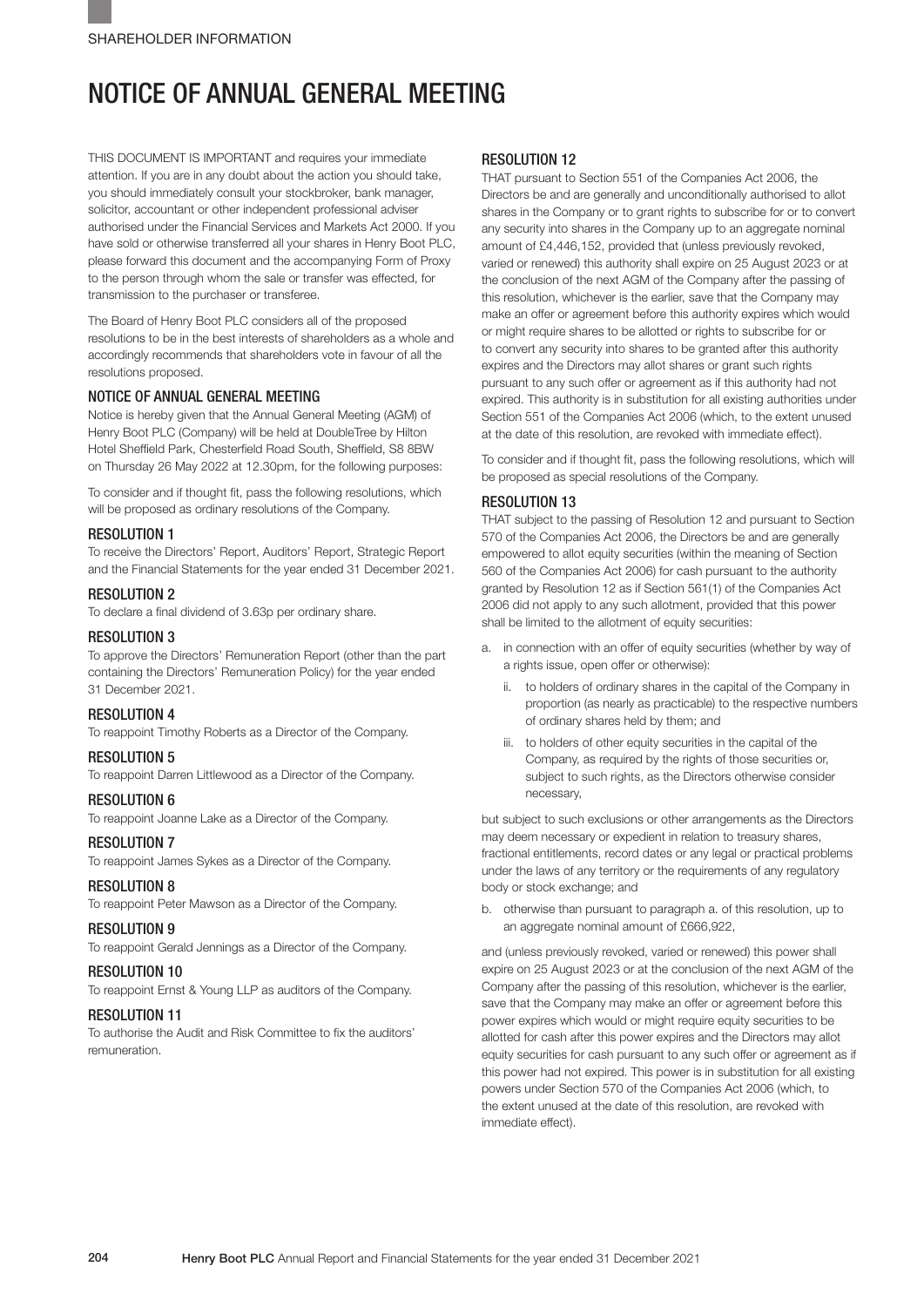### RESOLUTION 14

THAT pursuant to Section 701 of the Companies Act 2006, the Company be and is hereby generally and unconditionally authorised to make market purchases (within the meaning of Section 693(4) of the Companies Act 2006) of ordinary shares of 10p each in the capital of the Company (ordinary shares) provided that:

- a. the maximum aggregate number of ordinary shares hereby authorised to be purchased is 13,338,457;
- b. the minimum price (excluding expenses) which may be paid for an ordinary share is 10p;
- c. the maximum price (excluding expenses) which may be paid for an ordinary share is not more than the higher of:
	- i. an amount equal to 105% of the average of the middle market quotations for an ordinary share as derived from the London Stock Exchange Daily Official List for the five business days immediately preceding the day on which the purchase is made; and
	- ii. an amount equal to the higher of the price of the last independent trade of an ordinary share and the highest current independent bid for an ordinary share on the trading venue where the purchase is carried out;
- d. the authority hereby conferred shall expire at the conclusion of the next AGM of the Company after the passing of this resolution or, if earlier, on 25 August 2023; and
- e. the Company may make a contract to purchase ordinary shares under the authority hereby conferred prior to the expiry of such authority which will or may be completed or executed wholly or partly after the expiry of such authority.

By order of the Board

#### AMY STANBRIDGE COMPANY SECRETARY

13 April 2022

HENRY BOOT PLC Registered Office: Banner Cross Hall Ecclesall Road South Sheffield United Kingdom S11 9PD

Registered in England and Wales No. 160996

### **Notes**

- 1. The holders of preference shares in the Company are not entitled to attend and vote at the AGM.
- 2. The right to vote at the meeting is determined by reference to the register of members. Only those ordinary shareholders registered in the register of members of the Company as at the close of business on 24 May 2022 (or, if the meeting is adjourned, at the close of business on the date which is two working days before the date of the adjourned meeting) shall be entitled to attend and vote at the meeting in respect of the number of ordinary shares registered in their name at that time. Changes to entries in the register of members after that time shall be disregarded in determining the rights of any person to attend or vote (and the number of votes they may cast) at the meeting.
- 3. An ordinary shareholder is entitled to appoint any other person as his or her proxy to exercise all or any of his or her rights to attend and to speak and vote at the meeting. A proxy need not be a shareholder of the Company. An ordinary shareholder may appoint more than one proxy in relation to the meeting, provided that each proxy is appointed to exercise the rights attached to a different ordinary share or ordinary shares held by that ordinary shareholder. Failure to specify the number of ordinary shares each proxy appointment relates to or specifying a number which when taken together with the numbers of ordinary shares set out in the other proxy appointments is in excess of the number of ordinary shares held by the ordinary shareholder may result in the proxy appointment being invalid.
- 4. APPOINTMENT OF PROXY BY JOINT HOLDERS: In the case of joint holders, where more than one of the joint holders purports to appoint a proxy, only the appointment submitted by the most senior holder will be accepted. Seniority is determined by the order in which the names of the joint holders appear in the Company's register of members in respect of the joint holders (the first-named being the most senior).
- 5. A proxy may only be appointed in accordance with the procedures set out in notes 6 to 9 below and the notes to the form of proxy. The appointment of a proxy will not preclude an ordinary shareholder from attending and voting in person at the meeting.
- 6. A form of proxy is enclosed with the notice issued to holders of ordinary shares. When appointing more than one proxy, complete a separate proxy form in relation to each appointment. Additional proxy forms may be obtained by contacting the Company's registrar or the proxy form may be photocopied. State clearly on each proxy form the number of shares in relation to which the proxy is appointed. To be valid, a form of proxy must be received by post (during normal business hours only) at the offices of the Company's registrars, Computershare Investor Services PLC, The Pavilions, Bridgwater Road, Bristol BS99 6ZY, no later than 12.30pm on 24 May 2022 (or, if the meeting is adjourned, 48 hours (excluding any part of a day that is not a working day) before the time of any adjourned meeting).
- 7. As an alternative to completing the hard copy form of proxy, an ordinary shareholder may appoint any person as his or her proxy electronically using the online service at www.investorcentre.co.uk/eproxy. For an electronic proxy appointment to be valid, the appointment must be received by Computershare Investor Services PLC no later than 12.30pm on 24 May 2022 (or, if the meeting is adjourned, no later than 48 hours (excluding any part of a day that is not a working day) before the time of any adjourned meeting).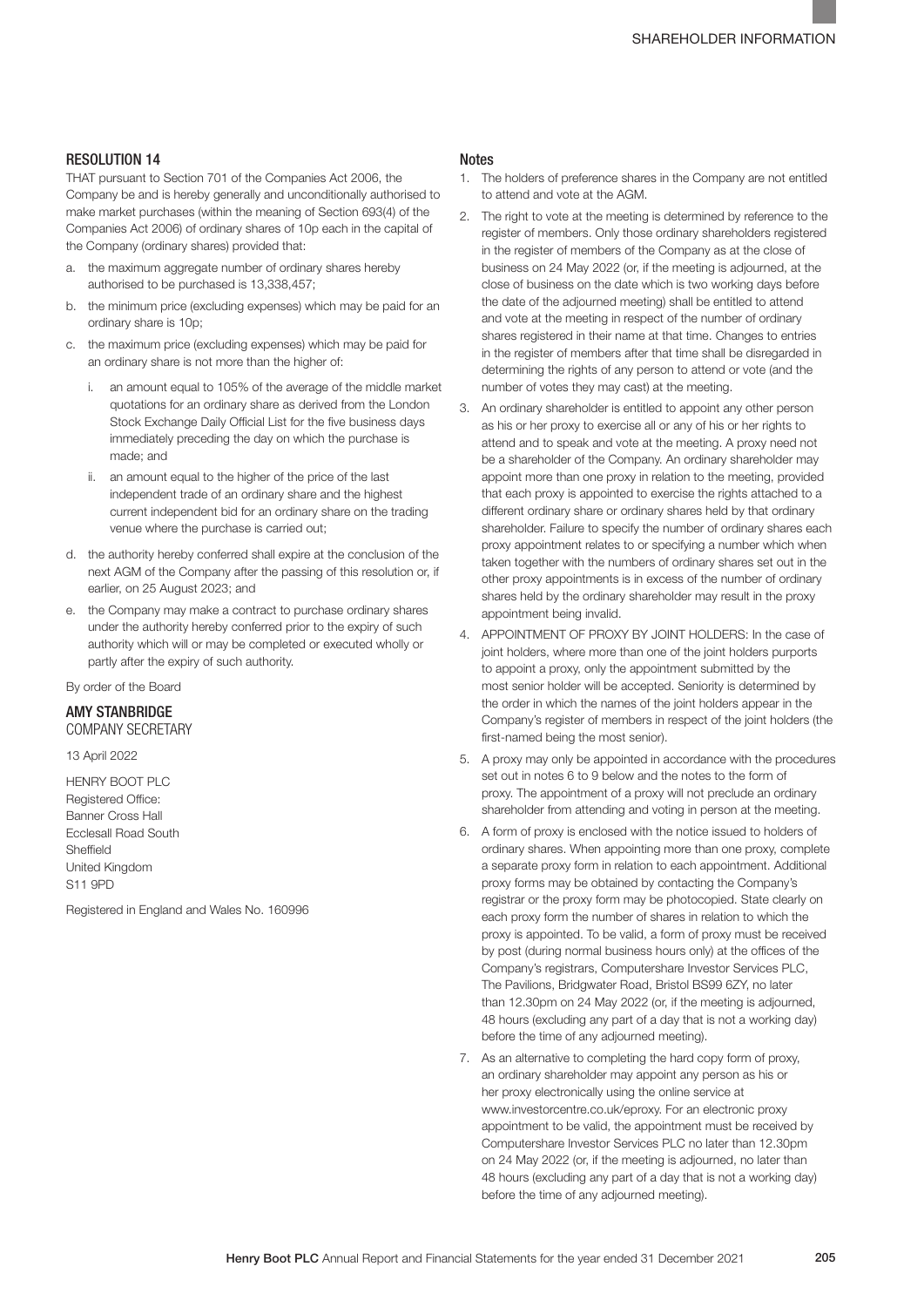## NOTICE OF ANNUAL GENERAL MEETING

- 8. Proxymity Voting if you are an institutional investor you may also be able to appoint a proxy electronically via the Proxymity platform, a process which has been agreed by the Company and approved by the Company's registrar. For further information regarding Proxymity, please go to proxymity.io. Your proxy must be lodged by 12.30pm on 24 May 2022 (or, if the meeting is adjourned, no later than 48 hours (excluding any part of a day that is not a working day) before the time of any adjourned meeting) in order to be considered valid. Before you can appoint a proxy via this process you will need to have agreed to Proxymity's associated terms and conditions. It is important that you read these carefully as you will be bound by them and they will govern the electronic appointment of your proxy.
- 9. CREST members who wish to appoint a proxy or proxies for the AGM (or any adjournment of it) through the CREST electronic proxy appointment service may do so by using the procedures described in the CREST Manual, which is available at euroclear. com. CREST personal members or other CREST sponsored members, and those CREST members who have appointed a voting service provider(s), should refer to their CREST sponsor or voting service provider(s), who will be able to take the appropriate action on their behalf.

In order for a proxy appointment or instruction made using the CREST service to be valid, the appropriate CREST message (a 'CREST Proxy Instruction') must be properly authenticated in accordance with Euroclear UK & Ireland Limited's specifications and must contain the information required for such instructions, as described in the CREST Manual. The message, regardless of whether it constitutes the appointment of a proxy or is an amendment to the instruction given to a previously appointed proxy, must, in order to be valid, be transmitted so as to be received by Computershare Investor Services PLC (ID: 3RA50) no later than 12.30pm on 24 May 2022 (or, if the meeting is adjourned, 48 hours (excluding any part of a day that is not a working day) before the time of any adjourned meeting). For this purpose, the time of receipt will be taken to be the time (as determined by the timestamp applied to the message by the CREST Applications Host) from which Computershare Investor Services PLC is able to retrieve the message by enquiry to CREST in the manner prescribed by CREST. After this time, any change of instructions to proxies appointed through CREST should be communicated to the appointee through other means.

CREST members and, where applicable, their CREST sponsors or voting service providers should note that Euroclear UK & Ireland Limited does not make available special procedures in CREST for any particular messages. Normal system timings and limitations will therefore apply in relation to the input of CREST Proxy Instructions. It is the responsibility of the CREST member concerned to take (or, if the CREST member is a CREST personal member or sponsored member or has appointed a voting service provider(s), to procure that his or her CREST sponsor or voting service provider(s) take(s)) such action as shall be necessary to ensure that a message is transmitted by means of the CREST system by any particular time. In this connection, CREST members and, where applicable, their CREST sponsors or voting service providers are referred, in particular, to those sections of the CREST Manual concerning practical limitations of the CREST system and timings.

The Company may treat a CREST Proxy Instruction as invalid in the circumstances set out in Regulation 35(5)(a) of the Uncertificated Securities Regulations 2001.

- 10. An ordinary shareholder which is a corporation may authorise one or more persons to act as its representative(s) at the meeting. Each such representative may exercise (on behalf of the corporation) the same powers as the corporation could exercise if it were an individual shareholder, provided that (where there is more than one representative and the vote is otherwise than on a show of hands) they do not do so in relation to the same shares.
- 11. Where a copy of this notice is being received by a person who has been nominated to enjoy information rights under Section 146 of the Companies Act 2006 (Nominated Person):
	- a. the Nominated Person may have a right under an agreement between him/her and the shareholder by whom he/she was nominated to be appointed, or to have someone else appointed, as a proxy for the meeting; or
	- b. if the Nominated Person has no such right or does not wish to exercise such right, he/she may have a right under such an agreement to give instructions to the shareholder as to the exercise of voting rights.

The statement of the rights of ordinary shareholders in relation to the appointment of proxies in notes 5 to 9 above does not apply to a Nominated Person. The rights described in such notes can only be exercised by ordinary shareholders of the Company.

12. A shareholder or shareholders having a right to vote at the meeting and holding at least 5% of the total voting rights of the Company (see note 16 below), or at least 100 shareholders having a right to vote at the meeting and holding, on average, at least £100 of paid up share capital, may require the Company to publish on its website a statement setting out any matter that such shareholders propose to raise at the meeting relating to either the audit of the Company's Financial Statements (including the Auditors' Report and the conduct of the audit) that are to be laid before the meeting or any circumstances connected with auditors of the Company ceasing to hold office since the last AGM of the Company in accordance with Section 527 of the Companies Act 2006.

Any such request must:

- a. identify the statement to which it relates, by either setting out the statement in full or, if supporting a statement requested by another shareholder, clearly identifying the statement that is being supported;
- b. comply with the requirements set out in note 12 below; and
- c. be received by the Company at least one week before the meeting.

Where the Company is required to publish such a statement on its website:

- i. it may not require the shareholders making the request to pay any expenses incurred by the Company in complying with the request;
- ii. it must forward the statement to the Company's auditors no later than the time when it makes the statement available on the website; and
- iii. the statement may be dealt with as part of the business of the meeting.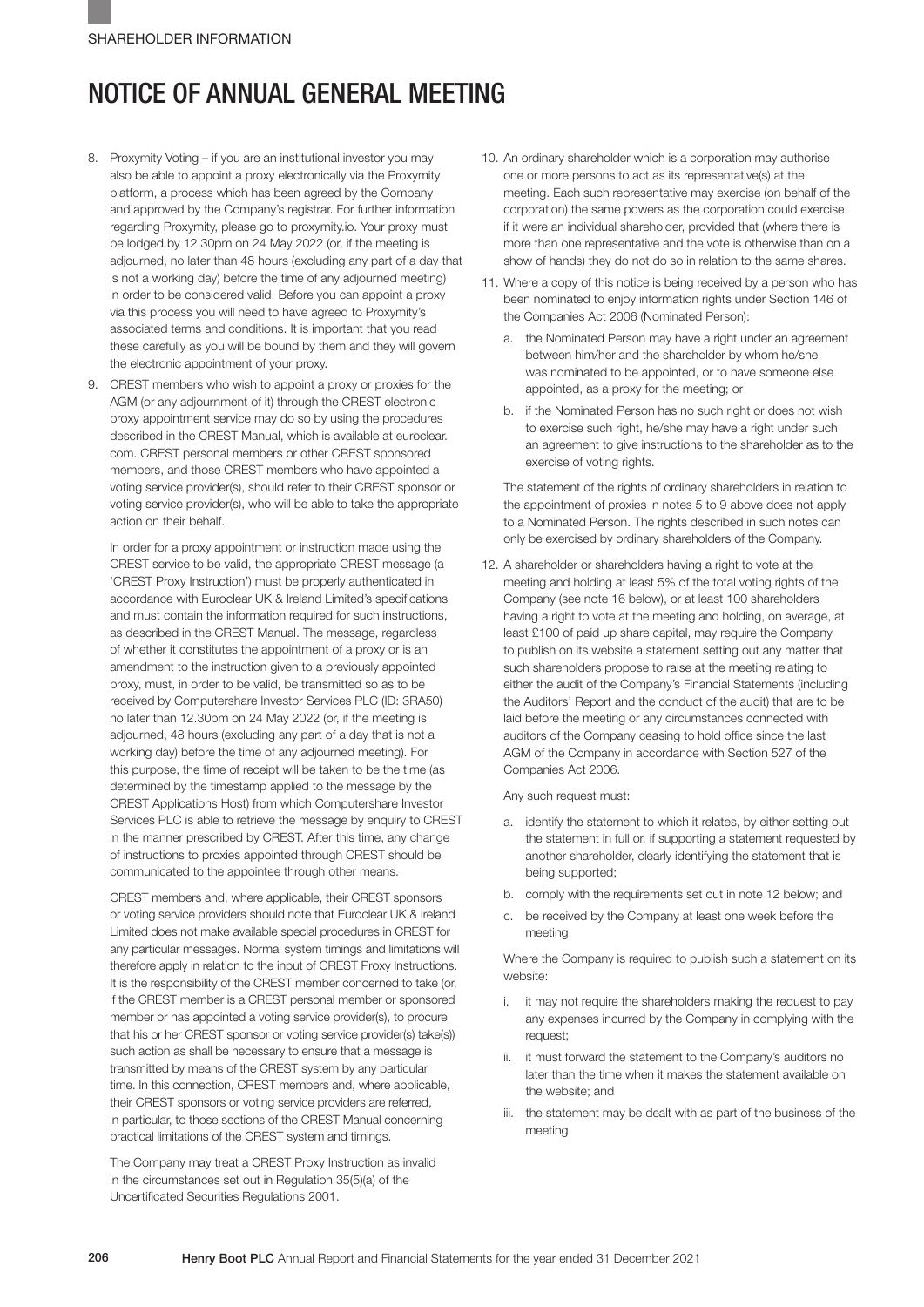- 13. Any request by a shareholder or shareholders to require the Company to publish audit concerns as set out in note 12:
	- a. may be made either:
		- i. in hard copy, by sending it to the Company Secretary, Henry Boot PLC, Banner Cross Hall, Ecclesall Road South, Sheffield S11 9PD; or
		- ii. in electronic form, by sending it by email to cosec-ir@henryboot.co.uk Please state 'Henry Boot PLC: AGM' in the subject line of the email;
	- b. must state the full name(s) and address(es) of the shareholder(s); and
	- c. where the request is made in hard copy form, it must be signed by the shareholder(s).
- 14. Shareholders have the right to ask questions at the meeting relating to the business being dealt with at the meeting in accordance with Section 319A of the Companies Act 2006. The Company must answer any such question unless:
	- a. to do so would interfere unduly with the preparation for the meeting or would involve the disclosure of confidential information;
	- b. the answer has already been given on a website in the form of an answer to a question; or
	- c. it is undesirable in the interests of the Company or the good order of the meeting that the question be answered.
- 15. The information required by Section 311A of the Companies Act 2006 to be published in advance of the meeting, which includes the matters set out in this notice and information relating to the voting rights of shareholders, is available at: henryboot.co.uk
- 16. Except as expressly provided above, shareholders who wish to communicate with the Company in relation to the meeting should do so using the following means:
	- a. telephone 0114 255 5444; or
	- b. email cosec-ir@henryboot.co.uk

No other methods of communication will be accepted.

- 17. As at 08 April 2022 (being the last practicable date before publication of this notice), the Company's issued ordinary share capital was 133,392,949 ordinary shares, carrying one vote each and representing the total number of voting rights in the Company.
- 18. The following documents will be available for inspection during normal business hours at the registered office of the Company from the date of this notice until the time of the meeting. They will also be available for inspection at the place of the meeting from at least 15 minutes before the meeting until it ends.
	- a. Copies of the service contracts of the executive directors.
	- b. Copies of the letters of appointment of the non-executive directors.
- 19. Biographies for each of the directors are shown on pages 76 to 77 of the annual report for the year ended 31 December 2021.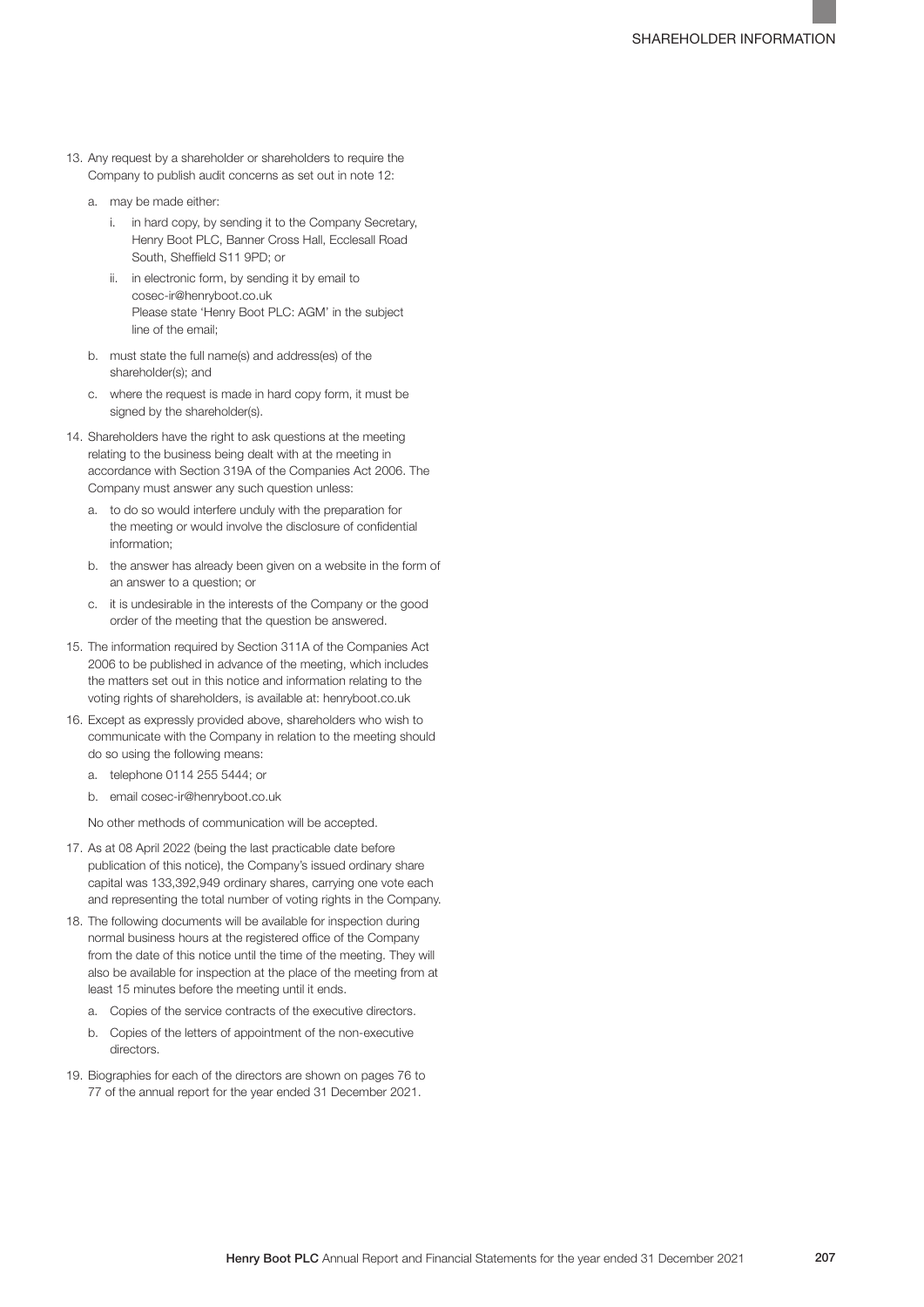## FINANCIAL CALENDAR

### LONDON STOCK EXCHANGE ANNOUNCEMENTS

Annual Results 2021: 23 March 2022

Interim Results 2022 20 September 2022

Pre-close Trading Statement 2022: end January 2023

ANNUAL REPORT AND FINANCIAL STATEMENTS Annual Report and Financial Statements 2021 (Available and online): by 22 April 2022

### ANNUAL GENERAL MEETING

26 May 2022

### DIVIDENDS PAID ON ORDINARY SHARES

2021Final dividend date (Subject to approval at AGM): 01 June 2022

2022 Interim dividend date (Subject to approval): 14 October 2022

## ADVISERS

### CHARTERED ACCOUNTANTS AND STATUTORY AUDITORS

Ernst & Young LLP 1 Bridgewater Place Water Lane Leeds LS11 5QR

### BANKERS

Barclays Bank PLC 1 St Paul's Place 121 Norfolk Street Sheffield S1 2JW

HSBC UK Bank Plc City Point 29 Kings Street Leeds LS1 2HL

National Westminster Bank PLC 2 Whitehall Quay Leeds LS1 4HR

### CORPORATE FINANCE

KPMG Corporate Finance 1 Sovereign Square Sovereign Street Leeds LS1 4DA

### FINANCIAL PR

FTI Consulting 200 Aldersgate Aldersgate Street London EC1A 4HD

### **REGISTRARS**

Computershare Investor Services PLC The Pavilions Bridgwater Road Bristol BS13 8AE

### SOLICITORS – CORPORATE

DLA Piper UK LLP 1 St Paul's Place Sheffield S1 2JX

### SOLICITORS – OPERATIONAL

Irwin Mitchell LLP Riverside East House 2 Millsands Sheffield S3 8DT

### **STOCKBROKERS**

Numis Securities Limited Joint Corporate Broker The London Stock Exchange Building 10 Paternoster Square London EC4M 7LT

Peel Hunt LLP Joint Corporate Broker Moor House 120 London Wall EC2Y 5ET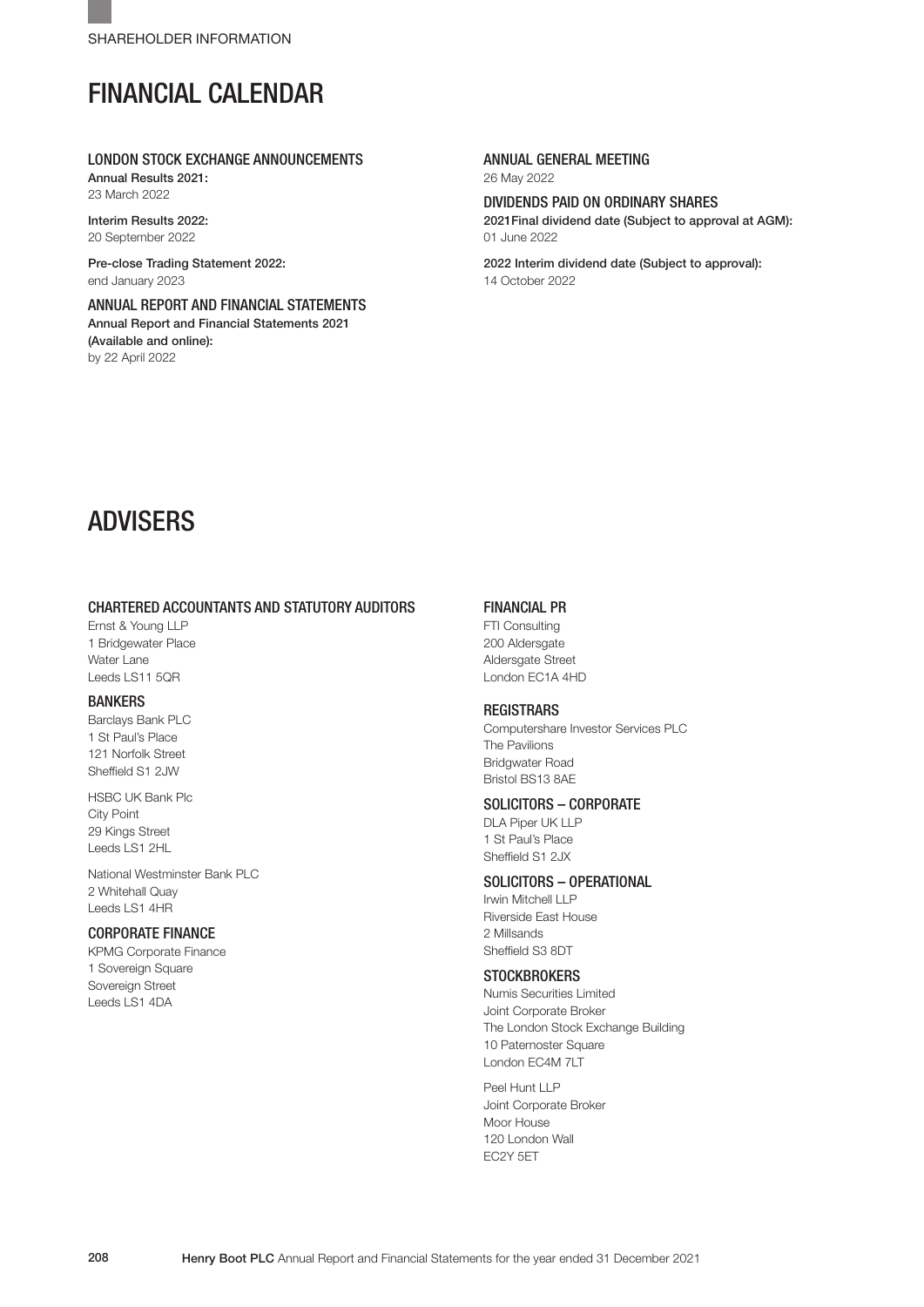## GROUP CONTACT INFORMATION

### LAND PROMOTION

Hallam Land Management Limited Registered office and Head office

Banner Cross Hall, Ecclesall Road South, Sheffield S11 9PD

t: 0114 255 5444 e: info@hallamland.co.uk w: hallamland.co.uk

Regional offices Bristol, Glasgow, Leeds, London and Northampton

### PROPERTY INVESTMENT AND DEVELOPMENT Henry Boot Developments Limited

Registered office and Head office Banner Cross Hall, Ecclesall Road South, Sheffield S11 9PD

t: 0114 350 4477

e: hello@hbd.co.uk w: hbd.co.uk

Regional offices Birmingham, Bristol, Glasgow, Leeds, London and Manchester

Stonebridge Homes Limited

Registered office Banner Cross Hall, Ecclesall Road South, Sheffield S11 9PD

Head office

1 Featherbank Court, Horsforth, Leeds LS18 4QF

t: 0113 357 1100 e: sales@stonebridgehomes.co.uk

w: stonebridgehomes.co.uk

### **CONSTRUCTION** Henry Boot Construction Limited

Registered office Banner Cross Hall, Ecclesall Road South, Sheffield S11 9PD

### Head office

Callywhite Lane, Dronfield, Derbyshire S18 2XN t: 01246 410111

e: hbc@henryboot.co.uk w: henrybootconstruction.co.uk

### Banner Plant Limited

Registered office Banner Cross Hall, Ecclesall Road South, Sheffield S11 9PD

Head office Callywhite Lane, Dronfield, Derbyshire, S18 2XS

t: 01246 299400 e: dronfield@bannerplant.co.uk

w: bannerplant.co.uk

Hire centres Chesterfield, Derby, Dronfield, Leicester, Leeds, Rotherham and Wakefield

Road Link (A69) Limited Registered office and Head office Stocksfield Hall, Stocksfield, Northumberland NE43 7TN

t: 01661 842842 e: enquiries@roadlinka69.co.uk